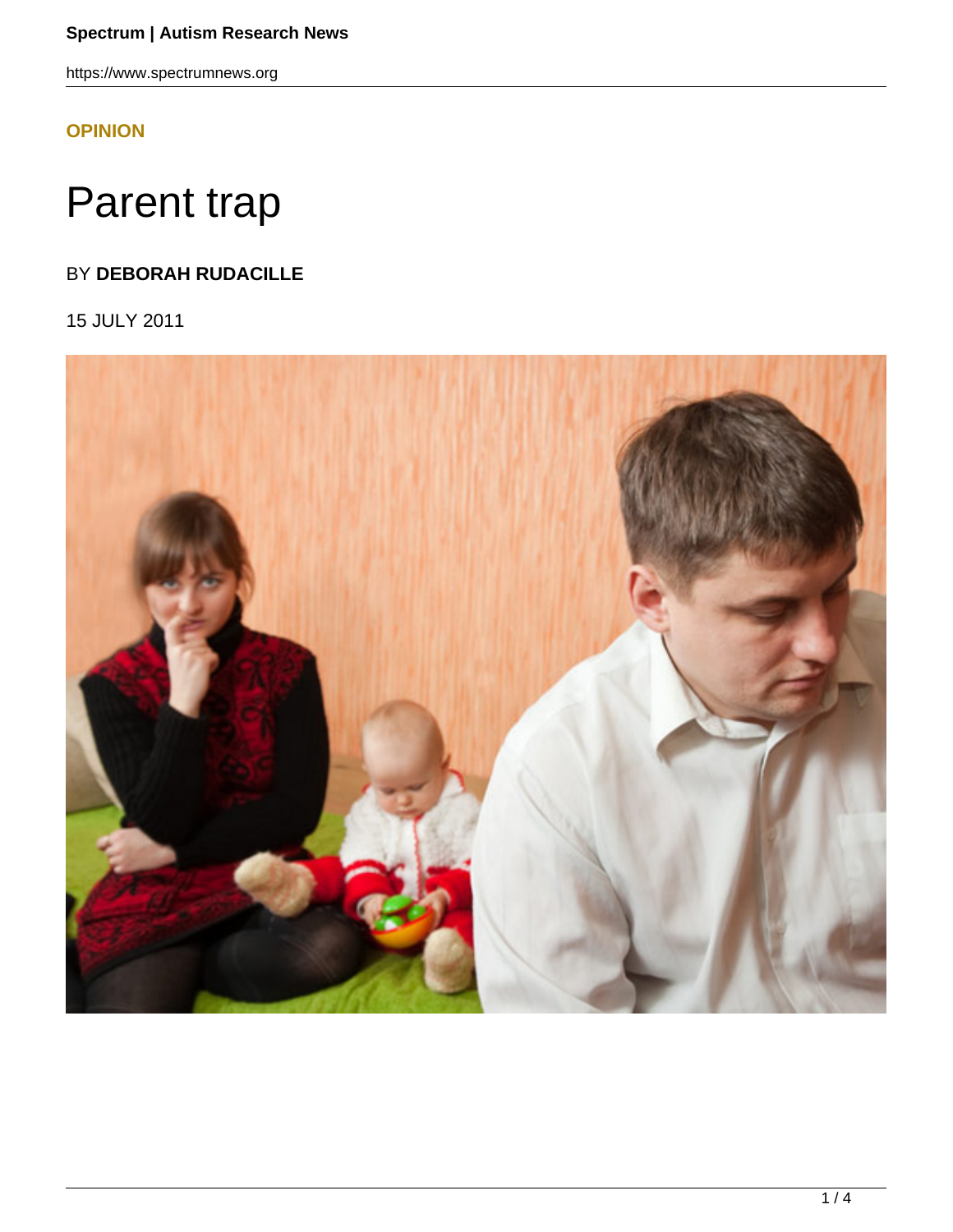https://www.spectrumnews.org



BAP-Parents-Article.jpg

In the 1950s, when autism was a complete mystery, 'refrigerator mothers' who supposedly didn't provide enough warmth and affection to their children were blamed for their children's disorder. Fortunately, in 1977, a twin study showed the genetic basis for the disorder and **laid that theory to rest**.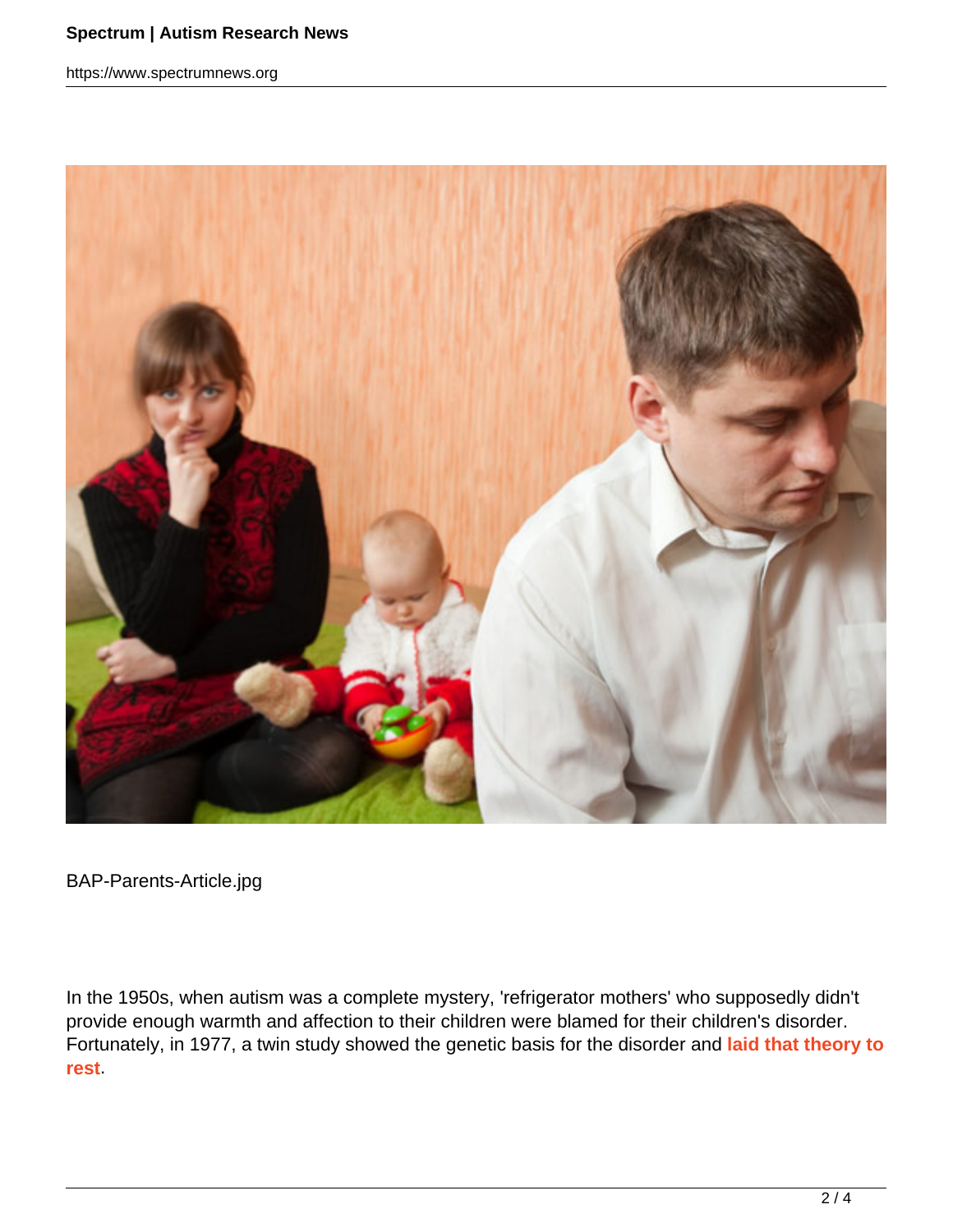But genetics is a double-edged sword. Studies have shown that unaffected parents can transmit genetic anomalies underlying the disorder to their children. Others have shown that these parents may not be 'unaffected' after all: Many carry traits associated with the disorder in a milder form.

The '**broad autism phenotype**,' or BAP, describes individuals who show social and communication difficulties not severe enough to merit an autism diagnosis.

A new study published in the Journal of Autism and Developmental Disorders in June shows that BAP may take **different forms in mothers and fathers**. However, I'm surprised that the study doesn't question whether the stress of raising a child with a developmental disorder can reinforce traditional gender roles and perhaps even create personality traits reminiscent of the disorder.

In the study, Israeli researchers used the Broad Autism Phenotype Questionnaire, a new screening test, to look for sex differences in BAP traits among parents of children with the disorder. The 36 questions on the test are designed to zero in on autism-related characteristics in three domains believed to reflect the core deficits of autism — social impairment, stereotyped and repetitive behavior and communication difficulties.

This translates to three types: the aloof person who isn't very sociable, the rigid individual who has trouble adjusting to change and the language-impaired person who has trouble communicating effectively. The test includes 12 questions related to each of these types.

Parents of 33 children with autism and 5 with pervasive developmental disorder filled out the questionnaire twice, rating both themselves and their spouses. The researchers averaged the two sets of scores to produce a third 'best estimate' score.

They found that fathers of children with autism score high on 'aloofness' whereas mothers score high on 'rigidity' overall. Those high scores may have been driven by the way that spouses viewed each other, however.

Women rated their husbands as being particularly aloof and men rated their wives as being very rigid. Interestingly, the fathers seemed relatively unaware of their own aloofness. They rated themselves as much less aloof than their wives did. Mothers, on the other hand, saw themselves as more aloof than their husbands rated them.

The wives also recognized their own inflexibility. Though they rated themselves as slightly less rigid than their husbands rated them, their self-reported rigidity scores still met the cut-off for BAP.

The authors suggest that raising a child with autism, and the corresponding need to create a routine and predictable environment, may lead to women being perceived by their husbands as rigid and inflexible.